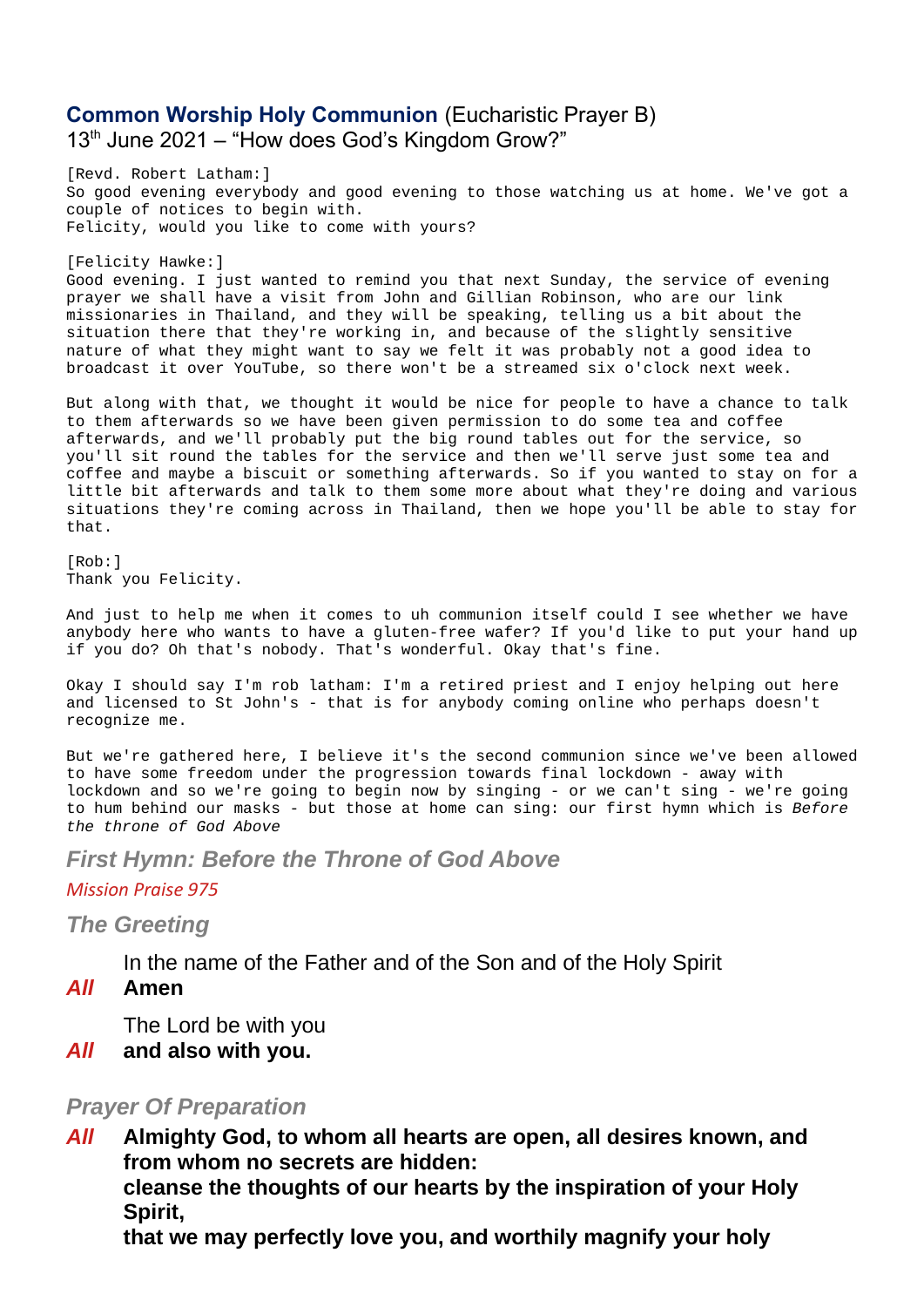## **name; through Christ our Lord. Amen.**

### *Prayer of Penitence*

Our Lord Jesus Christ said: The first commandment is this: 'Hear, O Israel, the Lord our God is the only Lord. You shall love the Lord your God with all your heart, with all your soul, with all your mind, and with all your strength.' The second is this: 'Love your neighbour as yourself.'

There is no other commandment greater than these. On these two

commandments hang all the law and the prophets.

## *All* **Amen. Lord, have mercy.**

So with those two great commandments in our mind, let us recall before our God as we come to worship him how we have failed to live within them, displeased our Father God, we have damaged each other, and let us in our hearts seek to offer to our God and lay all the things that are wrong in our lives on our consciences before our God and seek his forgiveness. Let us also open our lives to God's merciful promise, that as we are forgiven, we will be filled again with God's Holy Spirit. Let us seek for that gift to be renewed in us.

God so loved the world that he gave his only Son Jesus Christ to save us from our sins, to be our advocate in heaven, and to bring us to eternal life.

Let us confess our sins in penitence and faith, firmly resolved to keep God's commandments and to live in love and peace with all.

*All* **Most merciful God, Father of our Lord Jesus Christ, we confess that we have sinned in thought, word and deed. We have not loved you with our whole heart.** 

**We have not loved our neighbours as ourselves.** 

**In your mercy forgive what we have been,** 

**help us to amend what we are, and direct what we shall be; that we may do justly, love mercy, and walk humbly with you, our God. Amen.**

Almighty God, who forgives all who truly repent, have mercy upon you, pardon and deliver you from all your sins, confirm and strengthen you in all goodness, and keep you in life eternal; through Jesus Christ our Lord.

*All* **Amen.** 

# *Gloria In Excelsis*

*All* **Glory to God in the highest, and peace to his people on earth. Lord God, heavenly King, almighty God and Father, we worship you, we give you thanks, we praise you for your glory.**

**Lord Jesus Christ, only Son of the Father, Lord God, Lamb of God, you take away the sin of the world:**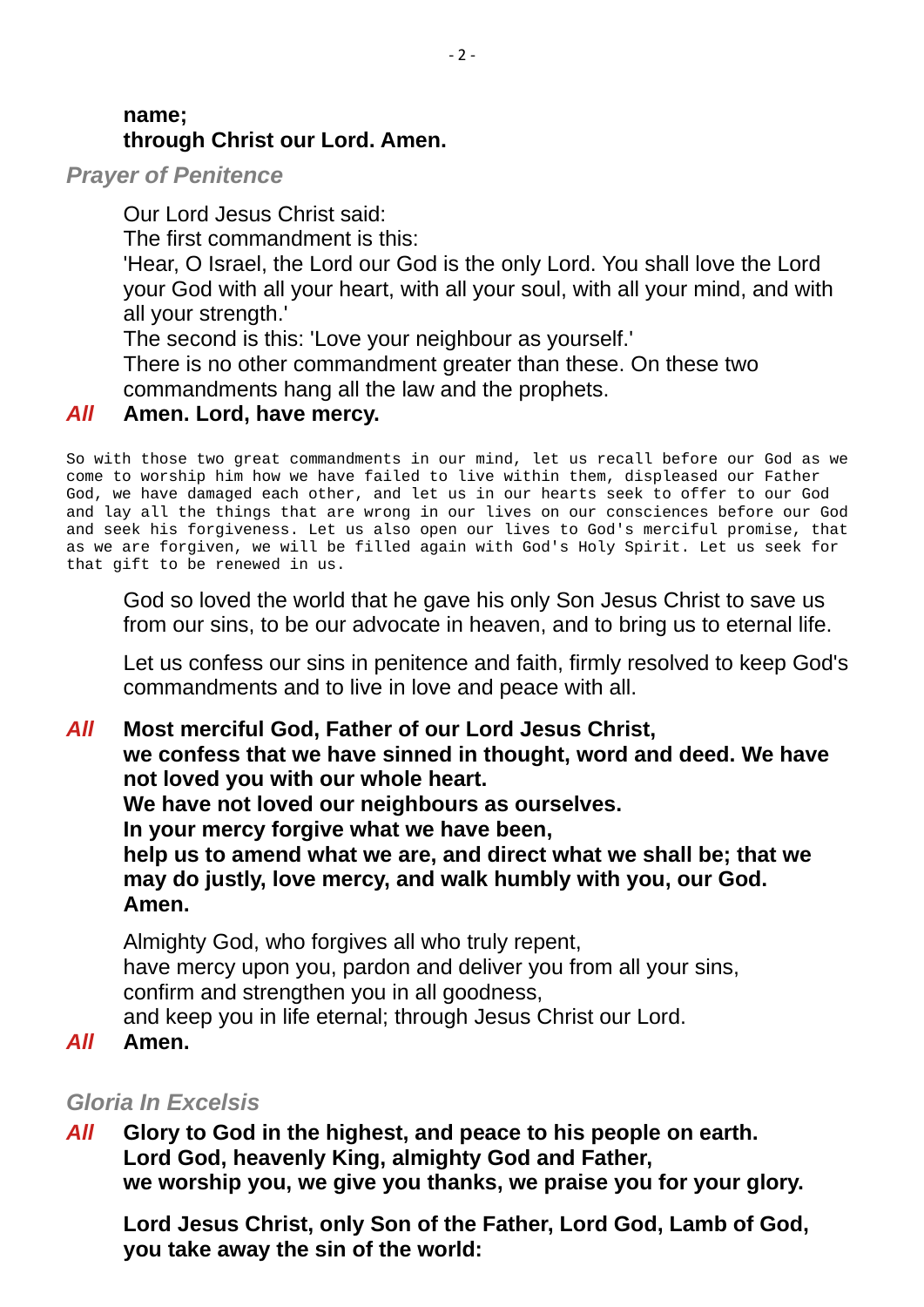**have mercy on us; you are seated at the right hand of the Father: receive our prayer.**

**For you alone are the Holy One, you alone are the Lord, you alone are the Most High, Jesus Christ, with the Holy Spirit, in the glory of God the Father. Amen.**

*The Collect for the Second Sunday after Trinity*

Lord, you have taught us that all our doings without love are nothing worth: send your Holy Spirit and pour into our hearts that most excellent gift of love, the true bond of peace and of all virtues, without which whoever lives is counted dead before you. Grant this for your only Son Jesus Christ's sake, who is alive and reigns with you, in the unity of the Holy Spirit, one God, now and for ever.

## *All* **Amen**

# *The Epistle: 2 Corinthians 5:6-17*

<sup>6</sup> Therefore we are always confident and know that as long as we are at home in the body we are away from the Lord.  $7$  For we live by faith, not by sight.  $8$  We are confident, I say, and would prefer to be away from the body and at home with the Lord. <sup>9</sup> So we make it our goal to please him, whether we are at home in the body or away from it. <sup>10</sup> For we must all appear before the judgment seat of Christ, so that each of us may receive what is due to us for the things done while in the body, whether good or bad.

11 Since, then, we know what it is to fear the Lord, we try to persuade others. What we are is plain to God, and I hope it is also plain to your conscience. <sup>12</sup> We are not trying to commend ourselves to you again, but are giving you an opportunity to take pride in us, so that you can answer those who take pride in what is seen rather than in what is in the heart. 13 If we are 'out of our mind,' as some say, it is for God; if we are in our right mind, it is for you. <sup>14</sup> For Christ's love compels us, because we are convinced that one died for all, and therefore all died. <sup>15</sup> And he died for all, that those who live should no longer live for themselves but for him who died for them and was raised again.

<sup>16</sup> So from now on we regard no one from a worldly point of view. Though we once regarded Christ in this way, we do so no longer. <sup>17</sup> Therefore, if anyone is in Christ, the new creation has come: the old has gone, the new is here!

This is the word of the Lord. *All* **Thanks be to God.**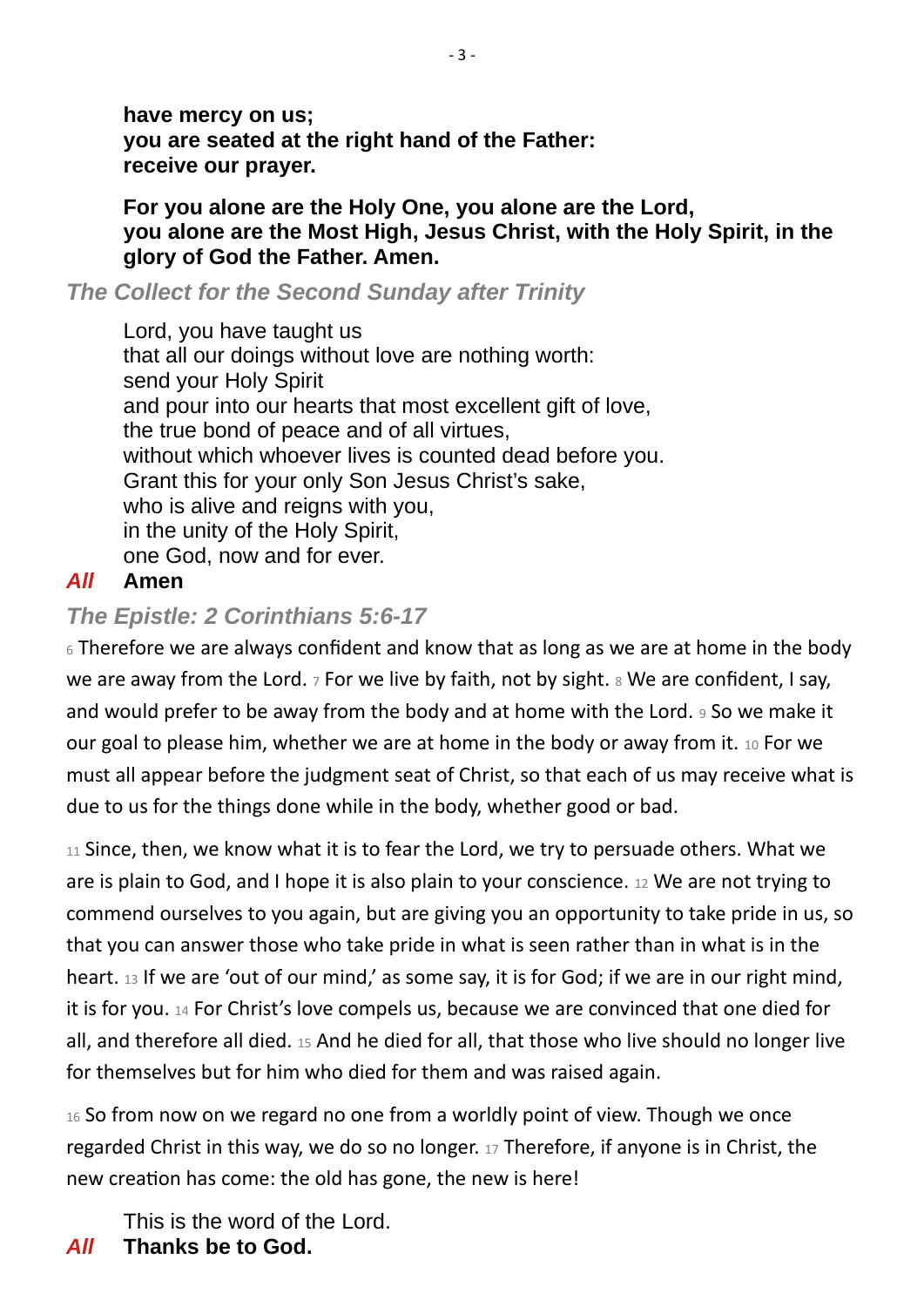# *Second Hymn: Facing a Task Unfinished Mission Praise 126 & extra words*

# *The Gospel Reading: Mark 4:26-34 When the Gospel is announced the reader says:*

## Hear the Gospel of our Lord Jesus Christ according to Mark. *All* **Glory to you, O Lord**

<sup>26</sup> He also said, 'This is what the kingdom of God is like. A man scatters seed on the ground. <sup>27</sup> Night and day, whether he sleeps or gets up, the seed sprouts and grows, though he does not know how. <sup>28</sup> All by itself the soil produces corn – first the stalk, then the ear, then the full grain in the ear. <sup>29</sup> As soon as the corn is ripe, he puts the sickle to it, because the harvest has come.'

<sup>30</sup> Again he said, 'What shall we say the kingdom of God is like, or what parable shall we use to describe it? <sup>31</sup> It is like a mustard seed, which is the smallest of all seeds on earth. 32 Yet when planted, it grows and becomes the largest of all garden plants, with such big branches that the birds can perch in its shade.'

<sup>33</sup> With many similar parables Jesus spoke the word to them, as much as they could understand. <sup>34</sup> He did not say anything to them without using a parable. But when he was alone with his own disciples, he explained everything.

This is the Gospel of the Lord. *All* **Praise to you, O Christ.**

### *The Sermon*

I speak in the name of God who is Father, Son and Holy Spirit. Amen.

Would you like to sit please. I assume that at home you're still sitting or have remained sitting but if you're not please do sit as well.

I'd like to start talking about the collect, if you don't mind, just for a moment. And please pardon the fact that I had to search for it a bit: that's because I buried my taper here in my main book and had to search for it in the lectionary. I have to say there are some collects that just rub me up the wrong way, not for the sentiment to what it actually says, but I do find the sentence here that "all our doings without love are nothing worth" is a bit clumsy and a bit awkward. I would much prefer actually the way it's spoken out in the marriage service which is "but all our doings without love are worth nothing." So love is a key ingredient, is it not, of the key of the Christian faith. So I want to know and I have no idea of how you're going to respond to this at home but I want to know those present, do you love yourself?

All right, well, that's a very interesting thing because we've got pretty much a 50:50 split and the reason why it's right to love yourself is very evident from our epistle reading from two Corinthians: first of all that we are a new creation, the old has gone: we are remade in Christ; that's the work of God in our salvation. So we are not the fallen humanity, human person that we once were, if we have received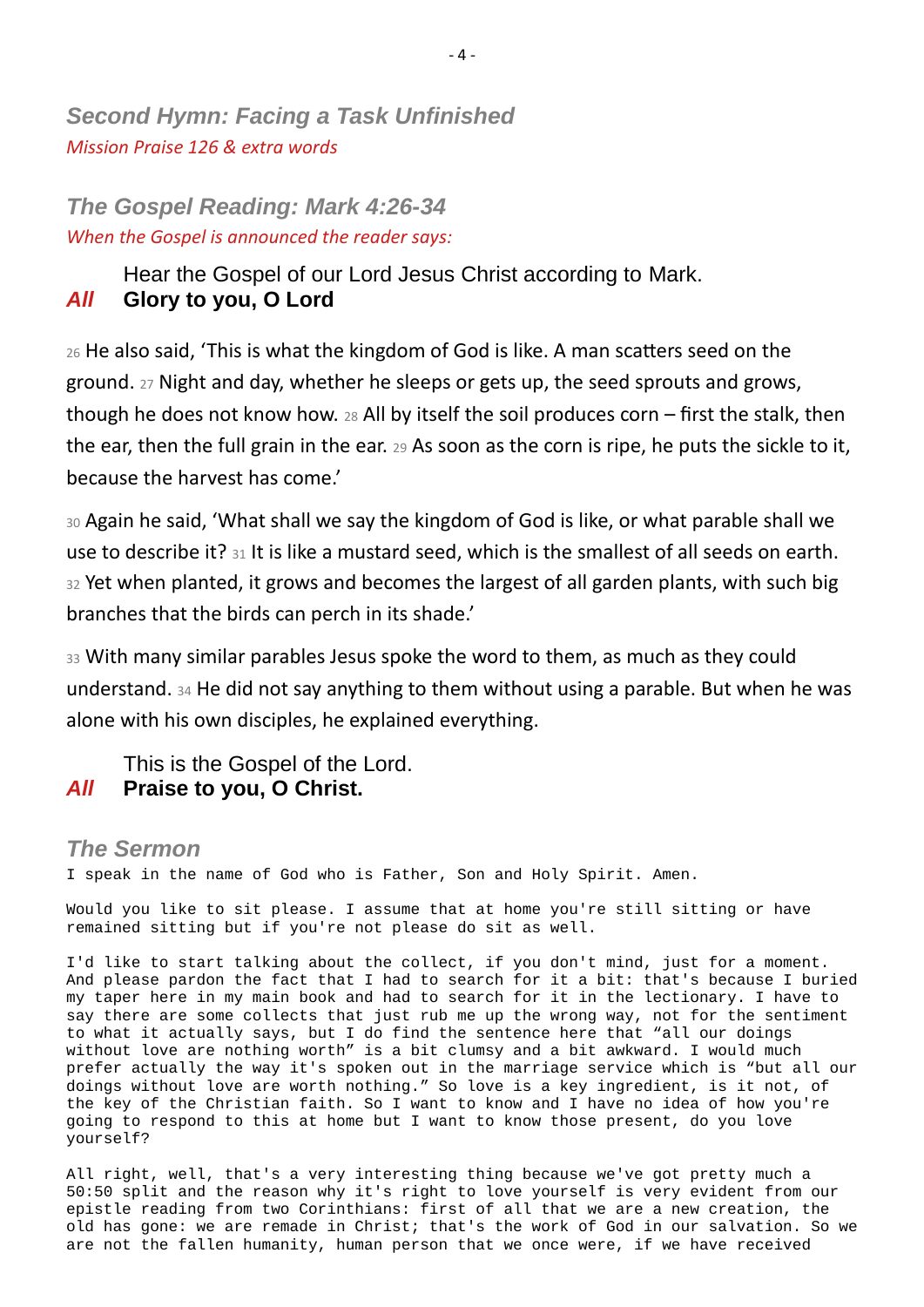Christ and taken him into ourselves. On the day of Pentecost the question was asked "what shall we do?" and the reply from Peter was "Repent and be baptized and you will be forgiven and given the Holy Spirit, God's presence in us." Can I ask another question: how many of you have repented and be baptized?

Okay, well you see, you are a new creation. When you get home, (it's a bit awkward to ask your neighbours at the moment). When you get home, look in the mirror and say your name and then say "I am a new creation. I am a new creation." I understand why some people might be hesitant to say "Do you love yourself?" or "I love myself" simply because it sometimes sounds a bit conceited, does it not? We're only too aware of our frailty, our falling short, and let's face it we've already tonight again made our confession to God and come before Him to say sorry because no, no, it doesn't matter how many times we seem to be forgiven, we still carry on during the week or whenever and actually look things up again, so we come back here to say, or we come before the Lord in our personal prayers, "Lord, forgive me" but God always honours His promise and we are always forgiven.

When I used to do baptism preparation, I talked about the fact that the way in which baptism works is an act of forgiveness by God, as much as all the other images around baptism, and that's because in baptism we set a pattern, we set a trajectory in which we walk in the ways, so no matter what happens to us, as long as we come back to Father God in the name of the Lord Jesus in the power of the Holy Spirit then we will be forgiven and we can have confidence in that. Besides which, brothers and sisters, how we going to get on with loving our neighbours if we don't love ourselves?" Because we've just promised our Lord God in the liturgy to love our neighbours as we love ourselves. Is anybody here kind of feeling now "oh!" because you see when we love our neighbours we have to love them because we also have a sense of being loved and we love ourselves. It's vital, it's important, it's absolutely essential that we have a confidence in Jesus Christ that the work of salvation has been done in us.

I remember in my sponsoring church, when I was first getting involved, there was a bit of a controversy around some of our young people who were going around church and saying "I've been saved!" and upsetting some of the older folk, the implication being that they perhaps weren't, or if they weren't they weren't actually telling everybody about it. It's the same thing.

Actually we were saved on the day of the first Good Friday when Jesus died upon the cross and paid the price of our sins. That's what accomplished our salvation. The salvation that we have in the present tense is when we accept the Lord Jesus Christ and his Holy Spirit into our lives by laying our lives into His hands for His grace and glory to work in us. And the future aspect of salvation when the Lord returns and He'll collect us all back all together and bring us, we pray, into the heavenly realms and we'll be with Father God forever in a day and we look forward for the whole lot to be brought under the one presence of the living God forever: the consummation of all the work of Christ: we are saved, past, present and future; and if we do not say we are saved then we've got problems, because we're actually almost throwing back in God's face the salvation that He's won for us.

This morning we were coming before the Lord as a church gathered at 10 o'clock, and I was moved, as a number of people were, to actually share some thoughts; and the thoughts that I felt were important for me to share this morning was a statement, a little kind of short pithy statement, that comes from St. Bernard of Clairvaux, who says this: that the Christian life that we live is a move from loving God for *my* sake to loving *myself* for God's sake. Okay? A move from loving God for my sake to loving myself for God's sake. And the reason why I think that is an important thing for us to learn and to understand what it means is simply this: because there is a sense of maturity when we accept that God draws us into it into Himself by His love as – what is it we often say? - God loves us exactly as we are: but that's only a half the issue; God loves us too much to leave us as we are. And I think that's not just me, that's what came out of the mouth of Billy Graham and other people like that.

And therefore we kind of love God, seek his love, because it's about our salvation, about getting into the Kingdom. But for heaven's sake, once we're in the Kingdom, we don't keep having to start at square one again, do we? We actually say we believe and trust in God's love and we allow that love to transform us into the people that God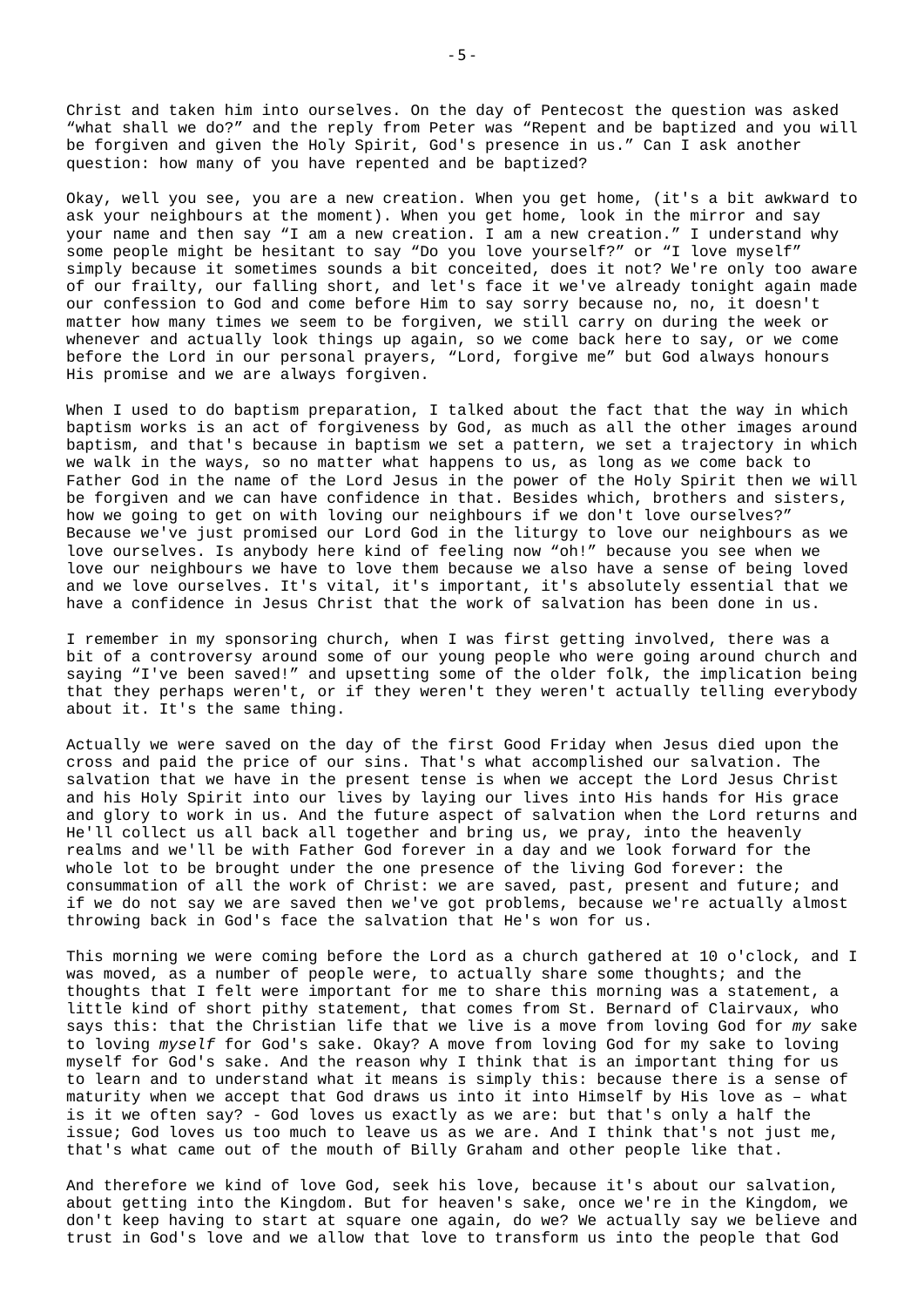originally intended us to be, which are lovable people. And why? Because I say so? Because you say so? No, because God says so.

And what we're talking about is a life of faith that is lived out in maturity; and sometimes we often feel like I've just said, we kind of accept this sense of love, we accept that God loves us, but then we often feel that he's far away, that we might be unlovable again. But the reality is while we accept that that's a danger, we should live in the truth that God declares over us as our Father, God says in the Psalm "You are the apple of my eye;" "You are a people of my making;" "You are my beloved;" and we seek to believe that, because it's not what we think and what we see in our hearts and minds, "We do not live by sight," says Paul in our reading, but by faith, and faith is a trust in God, that what God says is true, because let's face it, Adam and Eve got in a lot of trouble because they believed that God told fibs, and God doesn't. We believe what God tells says about us, so that we in that love can be moulded into a person that becomes lovable, even by ourselves! And we live that life out in the world, in the community. We live it out.

I had the privilege and joy of spending some time in South Africa, well several times actually, but I'm particularly thinking of some sabbatical time I had in 2004; and we were told of one particular lady who needed a lot of grace in her life. She was actually part of a leadership team in the church where I was attending at the time, and yet she was not a person who felt herself to be a lovable sort of person - and there's a whole history which I don't have to tell you about, don't have time to tell you about now, as to why she felt unlovable - but as she was prayed for, she began to find healing, and there was one time when she actually had a picture herself of this wall, this brick wall around her, which was all sort of built sort of in a higgledypiggledy type way because basically what she felt was like she was sort of exposed to all sorts of issues and problems and she built this wall around her as a kind of cover to try and hide herself away. And then in a dream she saw this wall being pushed away and God's grace coming to heal her and change her. Although Satan was lurking around and he was trying to build the wall back up again, so we can see perhaps some of the lies that she had been listening to already about her. But then finally God himself comes and builds a *glass* wall around her – why? Because God wants everybody to see His handiwork in us. And that is what Christian maturity is about, is for us, out in the world, to display the work and the grace of God in us as we go about our business, and even more as we go about the business that God gives us to do each and every day of our lives. It's about a Christian maturity that enables us to be the people God intended us to be and wants us to be every day of our lives.

Now I am conscious that the topic that we've actually been thinking about this evening actually comes out as "How does God's Kingdom Grow?" And I've not really talked about that - or have I? Or maybe I have. Actually God's kingdom grows very clearly. If we look at the two parables from the Gospel reading that Emma read for us just now, then we see that God's kingdom grows very naturally: one parable tells us it's simply like a farmer who plants his seed; he goes and waters it, he tends it and looks after it, but basically the seed grows all by itself, well by God's power and grace, so you get firstly the kind of first shoots, then that plant matures, it blossoms and flowers, and then it produces the seed; and the whole process is not done by us human beings, it's done, as it were, by the hand of God: it simply happens naturally. And then the other parable is that very simple one, the mustard seed. I'm not at all sure whether the mustard seed here is a mustard seed that we might have, because my recollection of mustard seeds is they're not as tiny as some other seeds that we might sow in the garden. But this year I put some carrots and radish in a tray, in compost, and made seedlings, well let them grow into seedlings, before planting them out in the garden. I'm quite pleased to see they're actually doing very well at the moment. But in the parable of the mustard seed, what we see is this tiny seed, whether it's the smallest or not it doesn't really matter; this tiny seed planted in the ground and becoming something rather substantial, a kind of shrub or bush, that even the birds of the air can nest in it, and that's how our faith should grow, that's how the Kingdom grows, the Kingdom of God grows, one person after another. And I believe it is best done with a natural growth, that enables the work of God to be seen in us human beings, us, His children, His people, the people who are called to serve Him, to worship Him, living out a life, not not just any old life. [It's] no good living out in the world and living a worldly life: we have to be ready and willing as God has given Himself to us to be able to give ourselves to God,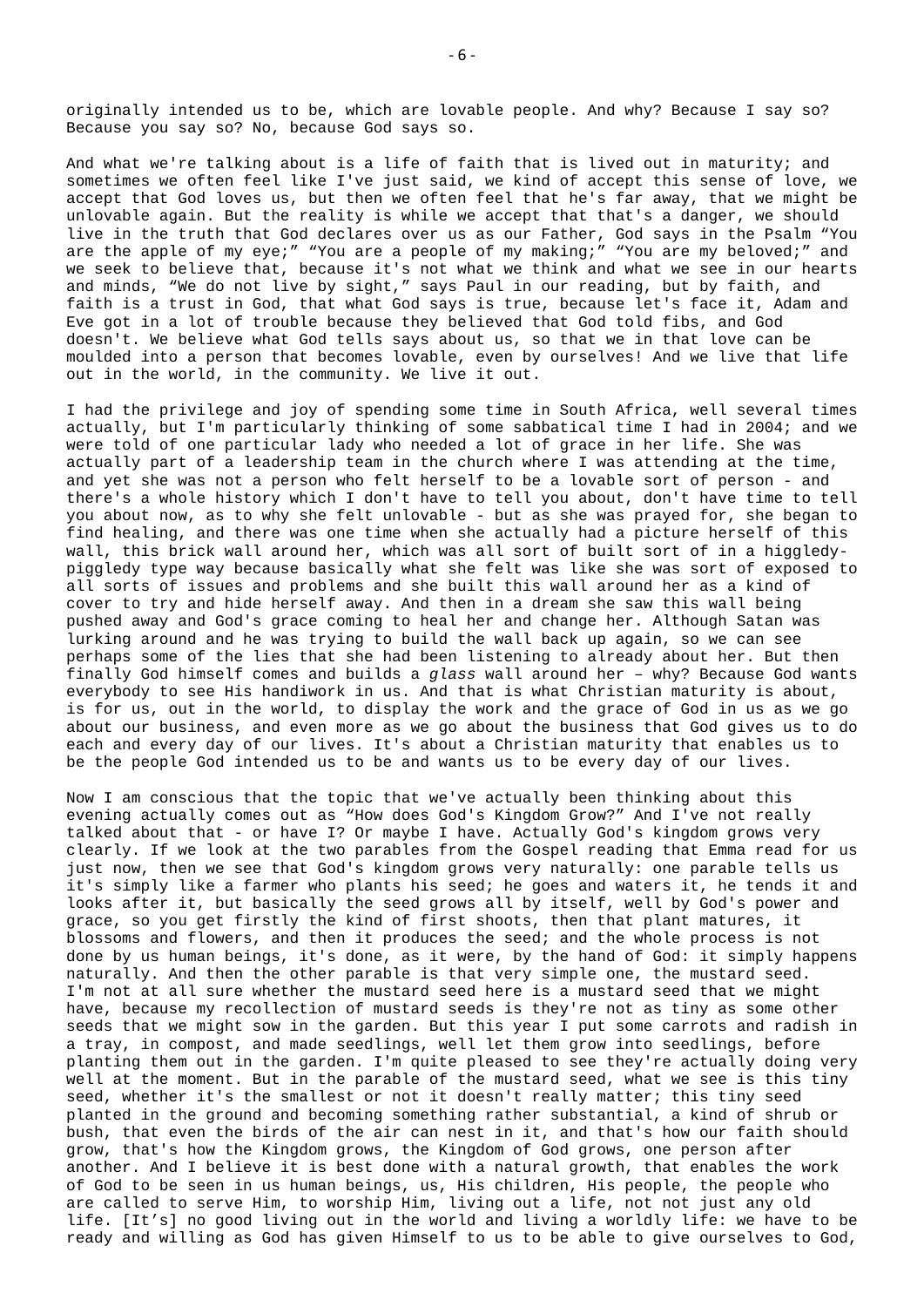but He wants us to live out our lives in a way that His work is visible to us, that is visible to others, and if we are able in a way to kind of live in God's Kingdom in a way that demonstrates God's love for others, then we actually are doing something that's very easy and natural, it's empowered by God's Spirit. And what follows from this is that we don't have to go seeking for conversations from other people (though we you can do that and try that if you would like to). What we find is that people come and ask us. They'll come and say, "Why are you so different? What is it in your life that actually makes it stand out to be so different?" And we can simply then begin to tell and share our testimony so that the power of God flows through us naturally and it enables his Kingdom to grow.

#### Amen

### *The Creed*

We stand together here in church; if you wish to at home you may do, but we stand together in church and we declare the Creed, our faith and trust in God.

**We believe in one God, the Father, the Almighty, maker of heaven and earth, of all that is, seen and unseen.**

**We believe in one Lord, Jesus Christ, the only Son of God, eternally begotten of the Father, God from God, Light from Light, true God from true God, begotten, not made, of one Being with the Father; through him all things were made.** 

**For us and for our salvation he came down from heaven, was incarnate from the Holy Spirit and the Virgin Mary and was made man. For our sake he was crucified under Pontius Pilate; he suffered death and was buried.** 

**On the third day he rose again in accordance with the Scriptures; he ascended into heaven and is seated at the right hand of the Father. He will come again in glory to judge the living and the dead, and his kingdom will have no end.** 

**We believe in the Holy Spirit, the Lord, the giver of life, who proceeds from the Father and the Son, who with the Father and the Son is worshipped and glorified, who has spoken through the prophets. We believe in one holy catholic and apostolic Church.** 

**We acknowledge one baptism for the forgiveness of sins.** 

**We look for the resurrection of the dead, and the life of the world to come. Amen.**

### *The Prayers Of Intercession*

Do be seated please and we're going to turn to our prayers of intercession

We begin with a general evening prayer.

Father we come together in the name of your Son Jesus Christ, our Redeemer, to offer you our worship, praise and thanksgiving. To you belong all power and glory. You are the source of all goodness. Our worship bears witness to your peace and saving power. Through your Spirit may we ever rejoice in the abiding presence of our risen and ascended Lord **Amen**

With all our hearts and all our minds let us pray to the Lord saying "hear our prayer" after the refrain "Father in heaven."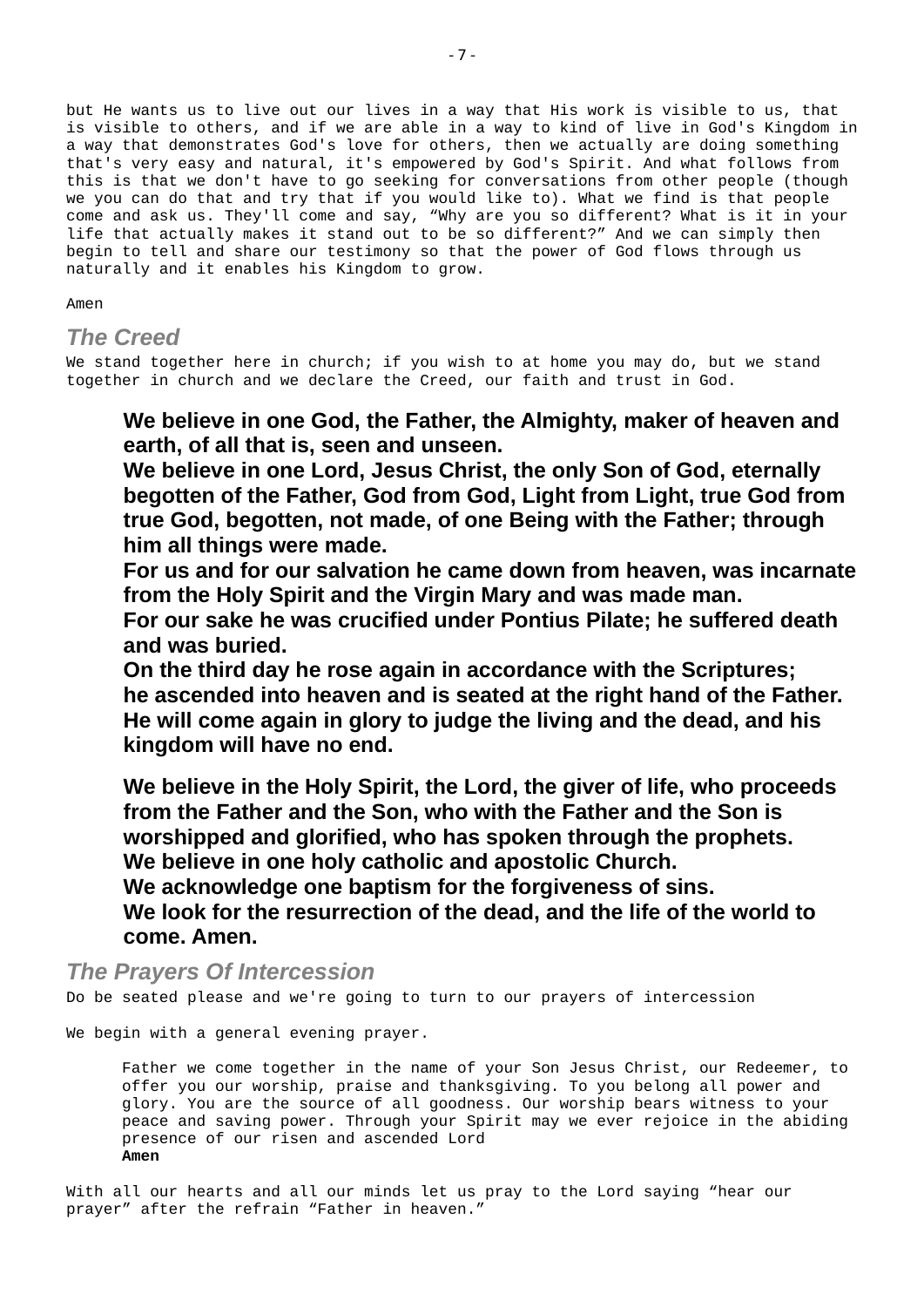We pray for the church of God in every place and that all members of the clergy will be blessed and inspired as they fulfil their high calling in the faith we also pray that we and all who confess the name of Jesus as our Lord and Saviour may be united in truth live together in your love and reveal your glory to the world

#### Father in heaven

### *All* **Hear our prayer.**

We pray that you will give us all a reverence for the earth as your own creation. May the measures that are to be implemented from the G7 summit bring even greater awareness as to how we must use the earth's resources rightly to serve others as well as to honour and glory.

#### Father in heaven

### *All* **Hear our prayer.**

We pray for our country and for all the nations of the world especially with the impact the COVID-19 pandemic is making. Give wisdom to all in positions of public trust and authority, and as they make decisions on our behalf may they be guided by the Spirit to direct our affairs with justice righteousness and in peace

#### Father in heaven

#### *All* **Hear our prayer.**

We pray for our community and we lift up to you our schools and all other places of learning the health services the poor the unemployed and all those who are victims of persecution and discrimination of any kind give us an openness and the grace to do your will in all that we undertake in our community and that our works may find favour in your sight

#### Father in heaven

#### *All* **Hear our prayer.**

We pray for all those who are suffering from pain and diseases.

Please feel free to name them quietly in your hearts at this time.

Give healing and strength to all who suffer in body mind or spirit and sustain all those who remember and care for them

#### Father in heaven

#### *All* **Hear our prayer.**

We pray that you will give to the departed eternal rest and let light perpetual shine upon them.

We praise you for your saints who have entered into joy and that we may also come to share in your heavenly kingdom.

#### Father in heaven

#### *All* **Hear our prayer.**

Finally let us pray for our own needs and those of others.

We conclude our prayers with the prayer at the bottom of the page saying together

### Merciful Father,

### *All* **accept these prayers for the sake of your Son, our Saviour Jesus Christ. Amen.**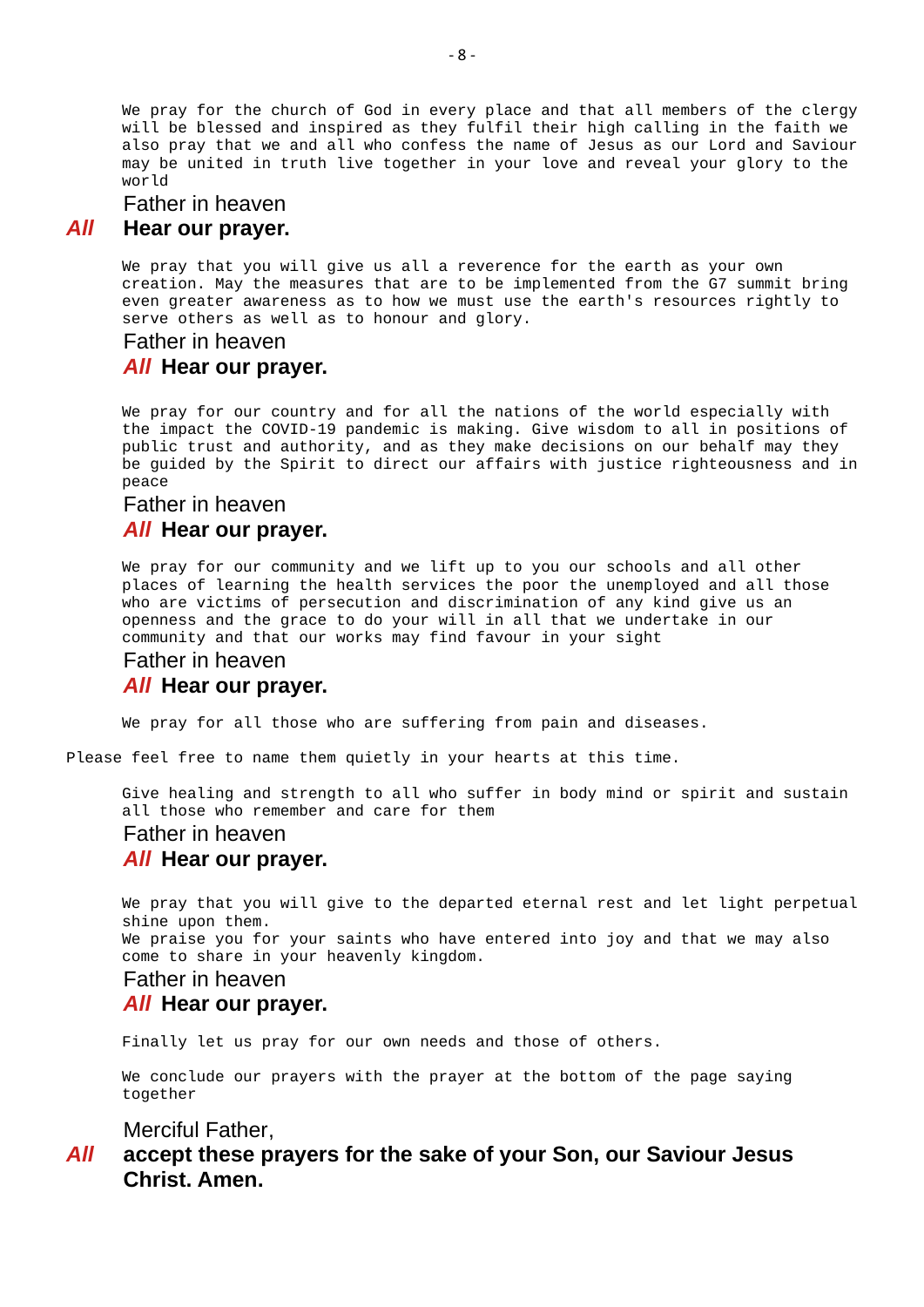### *Prayer Of Humble Access*

As we continue in prayer briefly we pray together the prayer of humble access.

We do not presume

*All* **to come to this your table, merciful Lord, trusting in our own righteousness, but in your manifold and great mercies. We are not worthy so much as to gather up the crumbs under your table.** 

**But you are the same Lord whose nature is always to have mercy. Grant us therefore, gracious Lord, so to eat the flesh of your dear Son Jesus Christ and to drink his blood,** 

**that our sinful bodies may be made clean by his body and our souls washed through his most precious blood, and that we may evermore dwell in him, and he in us.** 

**Amen.**

*The Peace*

Would you please stand as we share in the words of the Peace.

Jesus came among his disciples and said, "Peace be with you." They were glad when they saw the Lord.

The peace of the Lord be always with you

### *All* **and also with you.**

Let us offer one another a sign of peace.

And please in whatever way you can share peace to those at home

*Third Hymn: Come Thou Fount of Every Blessing*

*Mission Praise 1164 (slightly altered words)*

### *The Eucharistic Prayer*

Just a brief explanation just to make sure that once I've we prayed the Eucharistic Prayer that I shall come to each of you in turn and just drop into your hands the wafer. If anybody doesn't wish to receive maybe just keep your hands across and I'll kind of pray a blessing over you.

The Lord is here.

*All* **His Spirit is with us.**

Lift up your hearts**.**

*All* **We lift them to the Lord.**

Let us give thanks to the Lord our God.

### *All* **It is right to give thanks and praise.**

Father, we give you thanks and praise through your beloved Son Jesus Christ, your living Word, through whom you have created all things; who was sent by you in your great goodness to be our Saviour.

By the power of the Holy Spirit he took flesh; as your Son, born of the blessed Virgin,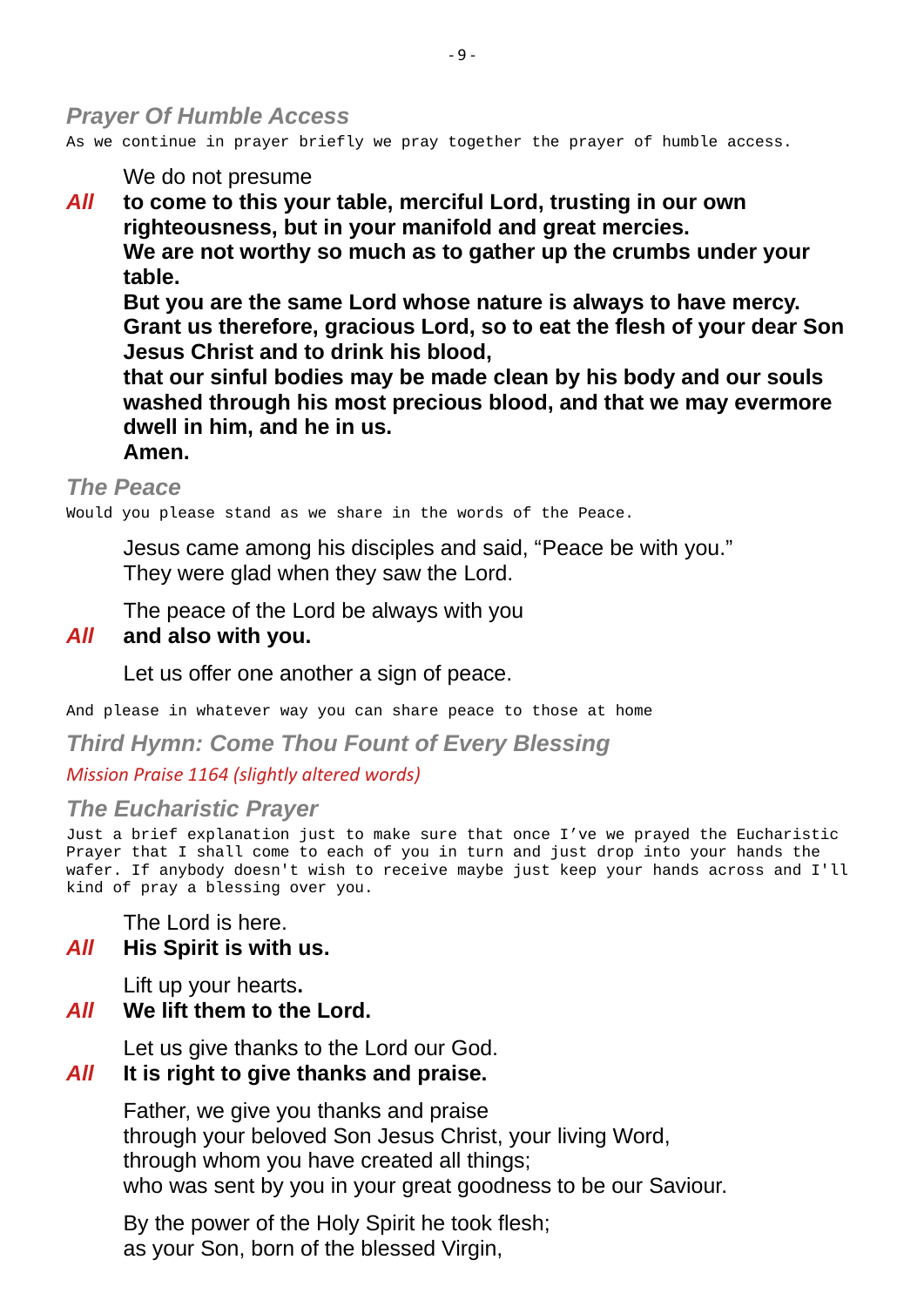he lived on earth and went about among us; he opened wide his arms for us on the cross; he put an end to death by dying for us; and revealed the resurrection by rising to new life; so he fulfilled your will and won for you a holy people.

Therefore with angels and archangels, and with all the company of heaven, we proclaim your great and glorious name, for ever praising you and saying:

*All* **Holy, holy, holy Lord, God of power and might, heaven and earth are full of your glory. Hosanna in the highest. Blessed is he who comes in the name of the Lord. Hosanna in the highest.**

Lord, you are holy indeed, the source of all holiness; grant that by the power of your Holy Spirit, and according to your holy will, these gifts of bread and wine may be to us the body and blood of our Lord Jesus Christ;

who, in the same night that he was betrayed, took bread and gave you thanks; he broke it and gave it to his disciples, saying: Take, eat; this is my body which is given for you; do this in remembrance of me.

In the same way, after supper he took the cup and gave you thanks; he gave it to them, saying: Drink this, all of you; this is my blood of the new covenant, which is shed for you and for many for the forgiveness of sins. Do this as often as you drink it, in remembrance of me.

Great is the mystery of faith:

# *All* **Christ has died; Christ is risen; Christ will come again.**

And so, Father, calling to mind his death on the cross, his perfect sacrifice made once for the sins of the whole world; rejoicing in his mighty resurrection and glorious ascension, and looking for his coming in glory, we celebrate this memorial of our redemption. As we offer you this our sacrifice of praise and thanksgiving, we bring before you this bread and this cup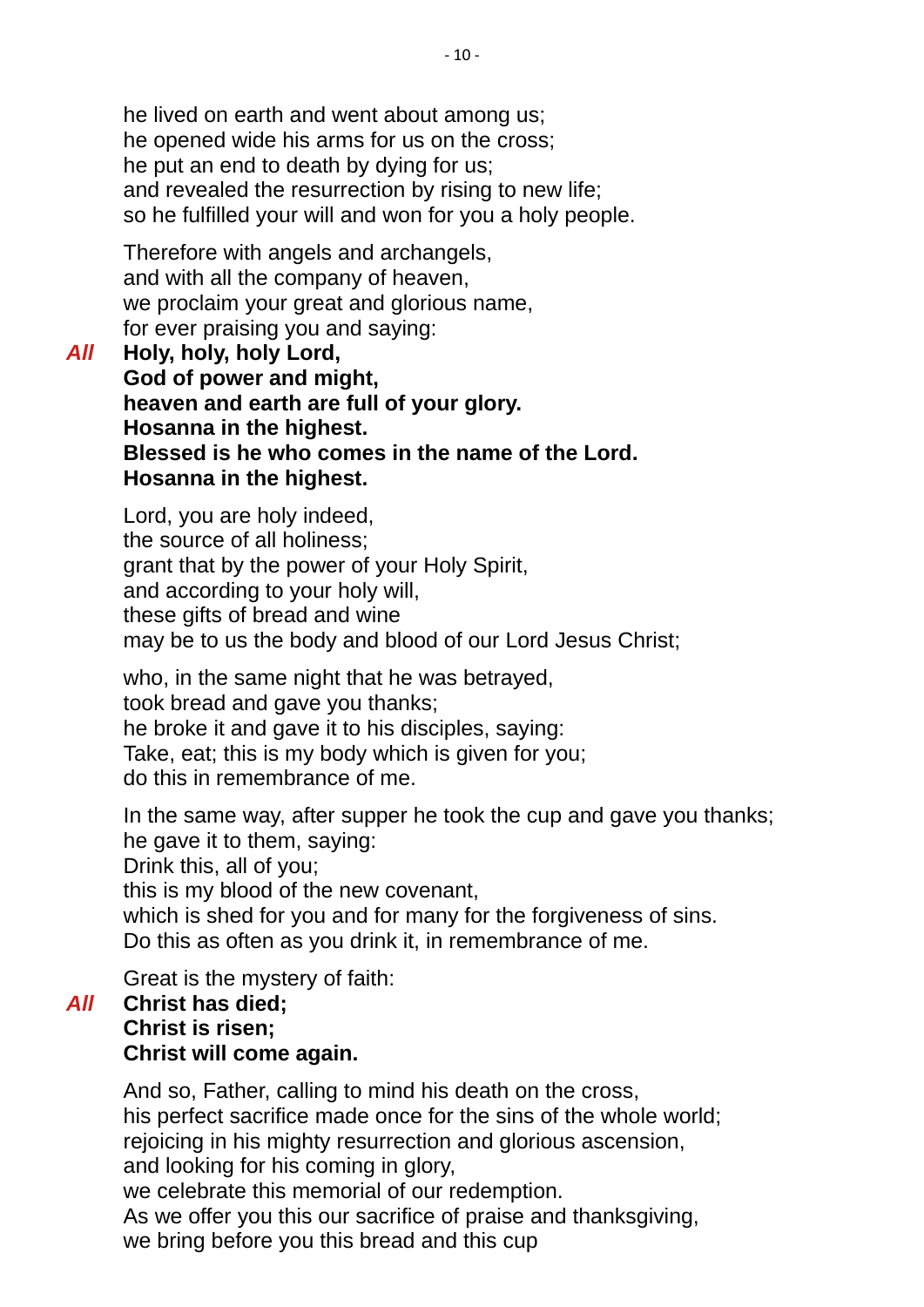and we thank you for counting us worthy to stand in your presence and serve you.

Send the Holy Spirit on your people and gather into one in your kingdom all who share this one bread and one cup, so that we, in the company of all the saints, may praise and glorify you for ever, through Jesus Christ our Lord;

by whom, and with whom, and in whom, in the unity of the Holy Spirit, all honour and glory be yours, Father, for ever and ever.

## *All* **Amen.**

## *The Lord's Prayer*

As our Saviour taught us so we pray

*All* **Our Father in heaven, hallowed be your name, your kingdom come, your will be done, on earth as in heaven. Give us today our daily bread. Forgive us our sins as we forgive those who sin against us. Lead us not into temptation but deliver us from evil. For the kingdom, the power, and the glory are yours now and for ever. Amen.**

# *The Breaking Of The Bread*

God's holy gifts for God's holy people.

*All* **Jesus Christ is holy, Jesus Christ is Lord, to the glory of God the Father.**

# *The Giving Of Communion*

*The president and people receive communion. Words of distribution are used and the communicant replies Amen*

*Prayer After Communion*

Let us pray.

Loving Father, we thank you for feeding us at the supper of your Son. Sustain us with your spirit, that we may serve you here on earth until our joy is complete in heaven

and we share in the eternal banquet with Jesus Christ our Lord.

# *All* **Amen**

Almighty God,

*All* **we thank you for feeding us with the body and blood of your Son Jesus Christ.**